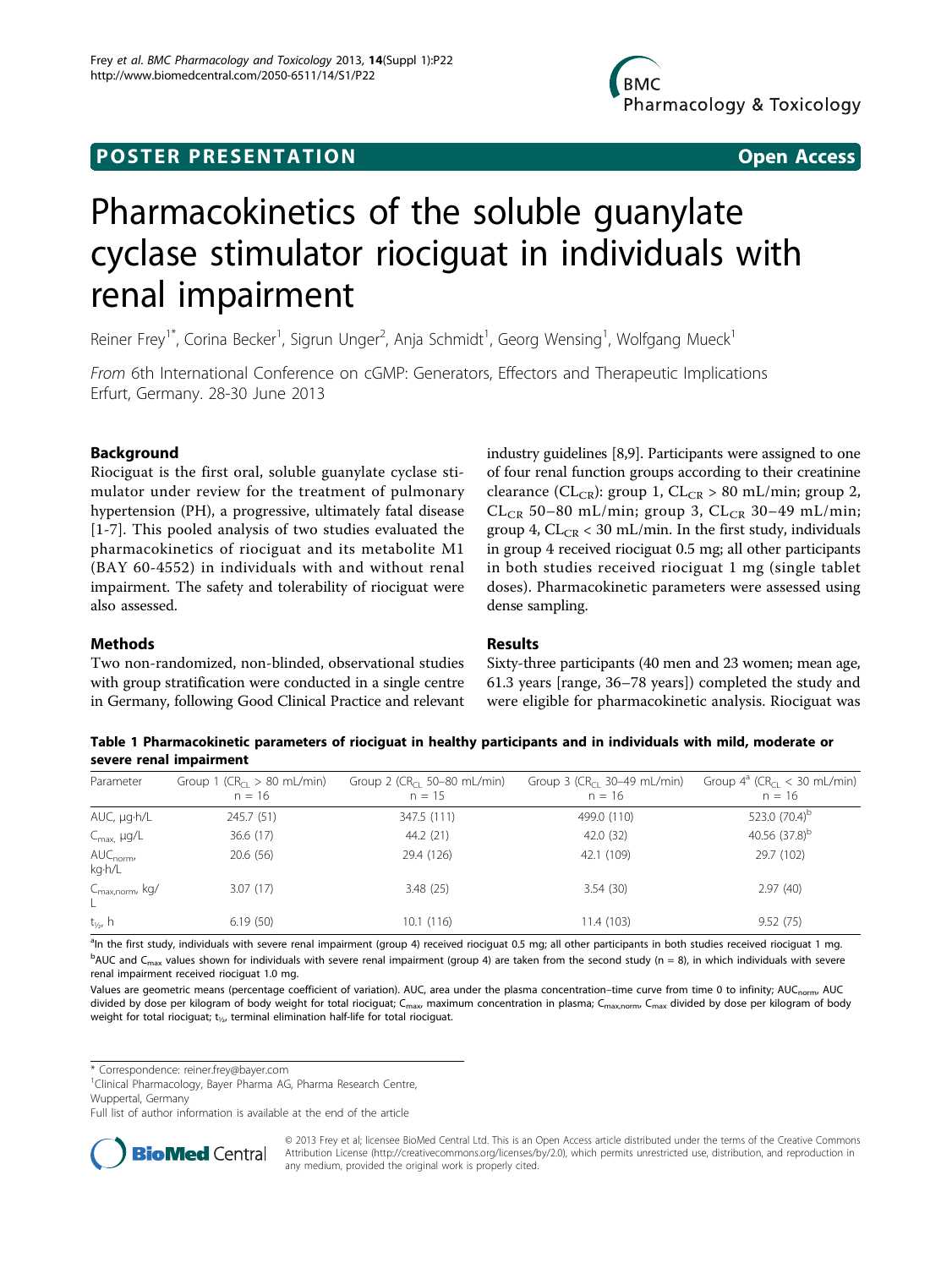<span id="page-1-0"></span>

AUC<sub>norm</sub>, area under the plasma concentration–time curve from time 0 to infinity divided by dose per kilogram of body weight for total riociguat.

rapidly absorbed; median time to reach maximum concentration in plasma ( $t_{max}$ ) ( $C_{max}$ ) was 1 hour in all four groups. Mean half-life of total riociguat was longer in groups  $2-4$  (9.5–11.4 hours) than in group 1 (6.2 hours) (Table [1\)](#page-0-0), and renal clearance of riociguat decreased with decreasing renal function. Mean exposure to total riociguat (area under the concentration–time curve divided by dose per kilogram of body weight  $[AUC_{norm}]$ ) was 42.7– 104.3% higher in groups 2–4 than in group 1 (Table [1](#page-0-0), Figure 1). However, exposure was highly variable in groups 2–4 and the exposure ranges in all groups overlapped (Figure 1). Exposure to riociguat did not increase strictly in parallel with decreasing  $CL_{CR}$ . Results for unbound riociguat and M1 were similar to those for total riociguat and M1. No serious or severe adverse events were reported. Headache was the most common drug-related adverse event. No changes in safety or tolerability were detected with decreasing  $CL_{CR}$ . Riociguat  $C_{max}$  and AUC ranges in patients with renal impairment overlapped those previously observed in healthy volunteers and patients with PH [2,3].

## Conclusion

Exposure to riociguat was higher in individuals with renal impairment ( $CL_{CR}$  15–80 mL/min) than in controls; particular care should be exercised during individual dose titration in patients with renal impairment.

#### Acknowledgements

The studies were funded by Bayer Pharma AG, Wuppertal, Germany, and performed by Atef Halabi, Clinical Trial Director, CRS Clinical Research Services Kiel GmbH, Lornsenstrasse 7, 24105 Kiel, Germany.

#### Authors' details <sup>1</sup>

<sup>1</sup>Clinical Pharmacology, Bayer Pharma AG, Pharma Research Centre, Wuppertal, Germany.<sup>2</sup>Global Biostatistics, Bayer Pharma AG, Pharma Research Centre, Wuppertal, Germany.

#### Published: 29 August 2013

#### References

- 1. Stasch JP, Pacher P, Evgenov OV: [Soluble guanylate cyclase as an](http://www.ncbi.nlm.nih.gov/pubmed/21606405?dopt=Abstract) [emerging therapeutic target in cardiopulmonary disease.](http://www.ncbi.nlm.nih.gov/pubmed/21606405?dopt=Abstract) Circulation 2011, 123:2263-2273.
- 2. Frey R, Mück W, Unger S, Artmeier-Brandt U, Weimann G, Wensing G: [Single-dose pharmacokinetics, tolerability and safety of the soluble](http://www.ncbi.nlm.nih.gov/pubmed/18519919?dopt=Abstract) [guanylate cyclase stimulator BAY 63-2521; an ascending-dose study in](http://www.ncbi.nlm.nih.gov/pubmed/18519919?dopt=Abstract) [healthy male volunteers.](http://www.ncbi.nlm.nih.gov/pubmed/18519919?dopt=Abstract) J Clin Pharmacol 2008, 48:926-934.
- 3. Grimminger F, Weimann G, Frey R, Voswinckel R, Thamm M, Bölkow D, Weissmann N, Mück W, Unger S, Wensing G, et al: [First acute](http://www.ncbi.nlm.nih.gov/pubmed/19129292?dopt=Abstract) [haemodynamic study of soluble guanylate cyclase stimulator riociguat](http://www.ncbi.nlm.nih.gov/pubmed/19129292?dopt=Abstract) [in pulmonary hypertension.](http://www.ncbi.nlm.nih.gov/pubmed/19129292?dopt=Abstract) Eur Respir J 2009, 33:785-792.
- 4. Ghofrani HA, Hoeper MM, Halank M, Meyer FJ, Staehler G, Behr J, Ewert R, Weimann G, Grimminger F: [Riociguat for chronic thromboembolic](http://www.ncbi.nlm.nih.gov/pubmed/20530034?dopt=Abstract) [pulmonary hypertension and pulmonary arterial hypertension: a phase II](http://www.ncbi.nlm.nih.gov/pubmed/20530034?dopt=Abstract) [study.](http://www.ncbi.nlm.nih.gov/pubmed/20530034?dopt=Abstract) Eur Respir J 2010, 36:792-799.
- 5. Ghofrani H, Galie N, Grimminger F, Humbert M, Keogh A, Langleben D, Kilama MO, Neuser D, Rubin L: Riociquat for the treatment of pulmonary arterial hypertension: a randomized, double-blind, placebo-controlled study (PATENT-1). Chest 2012, 142:1027A.
- 6. Ghofrani H, Grimminger F, Hoeper M, Kim N, Mayer E, Neuser D, Pena J, Simonneau G, Wilkins M: Riociguat for the treatment of inoperable chronic thromboembolic pulmonary hypertension: a randomized, double-blind, placebo-controlled study (CHEST-1). Chest 2012, 142:1023A.